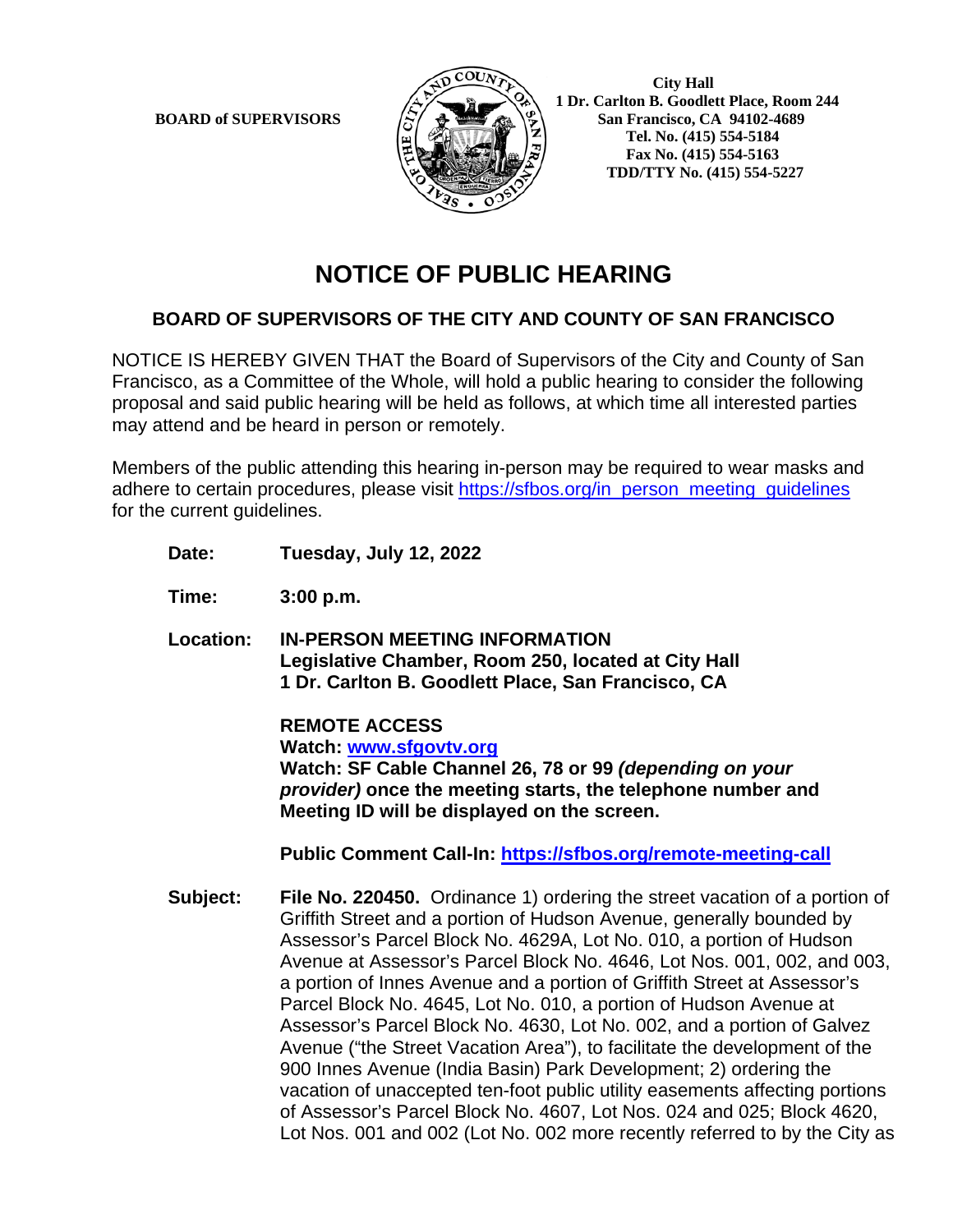Lot Nos. 004 and 005); Block No. 4621, Lot No. 100; Block No. 4606, Lot No. 026; Block No. 4631, Lot Nos. 001 and 002; and Assessor's Parcel Block No. 4644, Lot Nos. 009 and 010, to facilitate the development of the India Basin Mixed-Use Project; 3) approving the interdepartmental transfer of the Street Vacation Area from Public Works to the Recreation and Park Department; 4) authorizing official acts in connection with this Ordinance, as defined herein; adopting findings under the California Environmental Quality Act; and making findings of consistency with the General Plan, and the eight priority policies of Planning Code, Section 101.1.

In accordance with Administrative Code, Section 67.7-1, persons who are unable to attend the hearing on this matter may submit written comments prior to the time the hearing begins. These comments will be made as part of the official public record in this matter and shall be brought to the attention of the Board of Supervisors. Written comments should be addressed to Angela Calvillo, Clerk of the Board, City Hall, 1 Dr. Carlton B. Goodlett Place, Room 244, San Francisco, CA, 94102 or sent via email [\(board.of.supervisors@sfgov.org\)](mailto:board.of.supervisors@sfgov.org). Information relating to this matter is available in the Office of the Clerk of the Board or the Board of Supervisors' Legislative Research Center [\(https://sfbos.org/legislative-research-center-lrc\)](https://sfbos.org/legislative-research-center-lrc). Agenda information relating to this matter will be available for public review on Friday, July 8, 2022.

For any questions about this hearing, please contact one of the Legislative Clerks:

Erica Major [\(Erica.Major@sfgov.org](mailto:Erica.Major@sfgov.org) ~ (415) 554-4441)

*Please Note: The Department is open for business, but employees are partially working from home. Please allow 48 hours for us to return your call or email.* 

Angela Calvillo

Clerk of the Board of Supervisors City and County of San Francisco

em:vy:ams